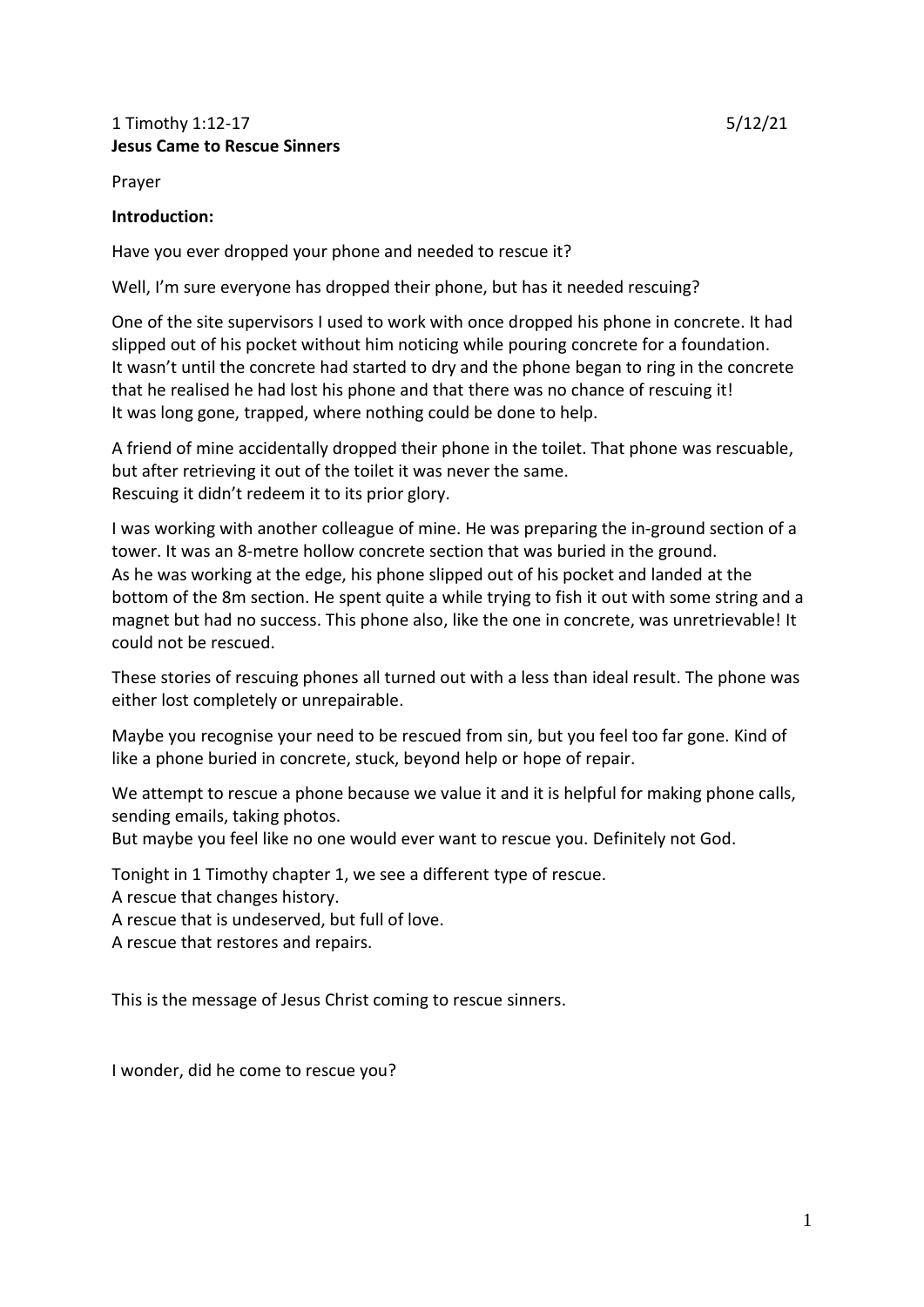This is the second sermon of our Christmas series that looks at 3 reasons Jesus came to earth.

Last week Chris preached on Jesus coming to **reveal** God. Tonight we'll be looking at how Jesus came to **rescue** sinners, and next week Chris will speak about how Jesus has come to **rule** the world.

Our focus tonight is on Jesus, in fact, our focus every Sunday in on Jesus. Tonight we see how he came to rescue sinners.

**First**, we will look at Paul's testimony of how he was saved from sin (in 12-14), **Second**, in verses 15-16 we will see the gospel message that saves sinners, and **Thirdly**, in verse 17 we see Paul's response of praise, and how we should respond.

You may find it helpful if you keep your bibles open and follow along as we go through the passage.

To help understand what we're reading, a few words of context:

1 Timothy is a letter from the Apostle Paul. He is writing to the young pastor Timothy, who served at the church in Ephesus.

Look with me in your bibles or on the screen at 1 Timothy chapter 1 starting at verse 12.

Paul begins this section of his letter by joyfully recounting the story of how he was rescued from his terrible life of persecuting Christians and then was appointment to be a minister of the gospel.

This is a brief testimony of **what** Paul was and **how** he came to faith and service for Jesus Christ.

Paul thanks Christ Jesus our Lord, who considered him trustworthy, appointing him to service.

To understand the reason and seriousness of his thankfulness, we must first hear what Paul was before all of this!

Paul says "I was once a blasphemer and a persecutor and a violent man"

Acts chapter 8 recounts how "Saul (that's Paul's Hebrew name) began to destroy the church. Going from house to house, he dragged off both men and women and put them in prison."

It also says that Paul approved of the death of Stephen, the first martyr recorded in the bible.

This is the story of a broken man, and he's in great need of rescue.

Paul was deliberately seeking to tear apart the work of Jesus Christ in the early church. He was doing this because he was convicted that it was pleasing to God!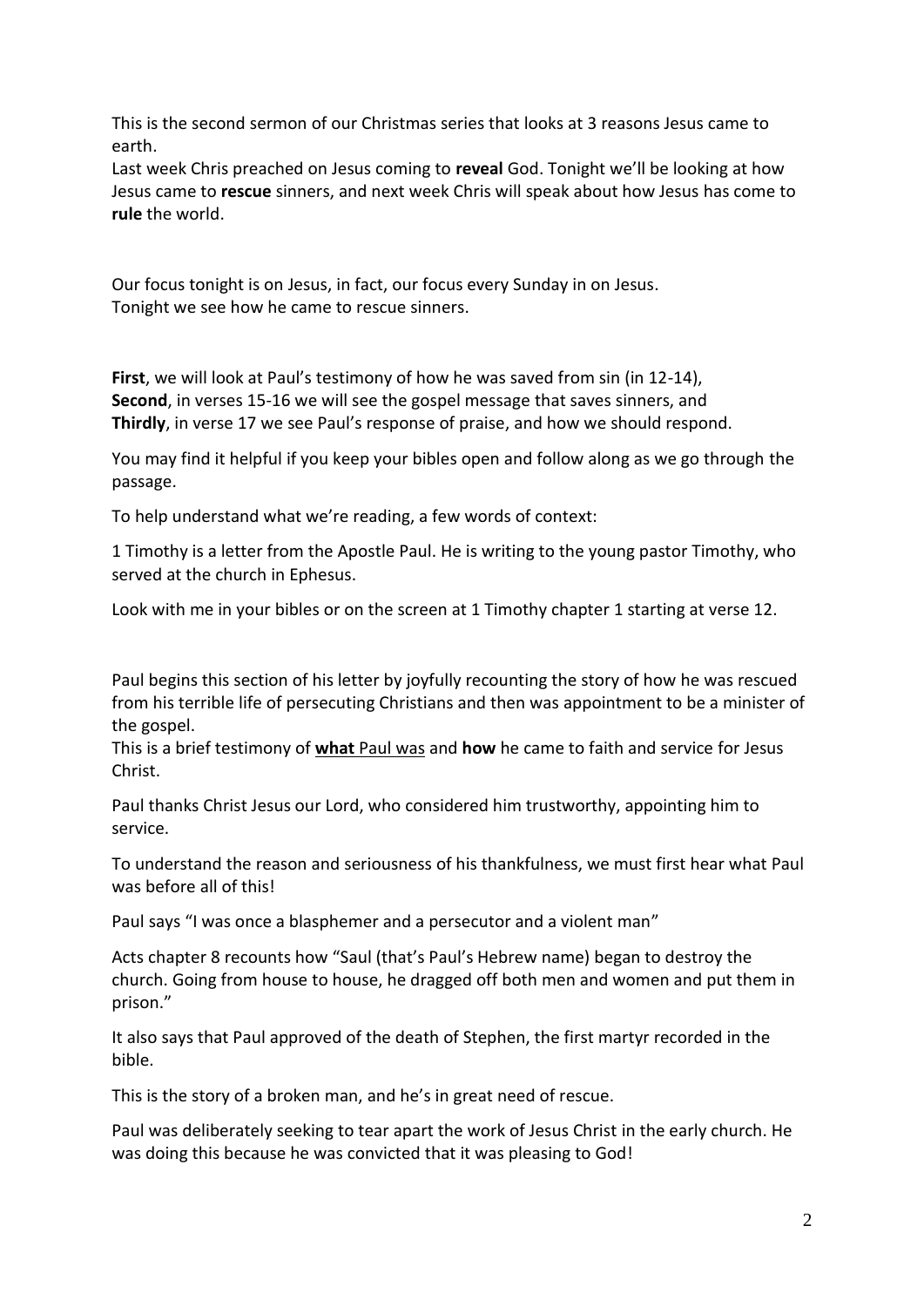He thought a false messiah had arrived, and he was going to make every effort in his power to bring this movement to the ground!

But then in Acts 9 we see Paul's conversion, the moment God opens his eyes in a spiritual sense, but strikes him blind physically.

Paul is confronted with the reality of his sin as Jesus says to him "Saul, Saul, why do you persecute me?"

Continuing back in 1 Timothy. Verse 13 says "Even though I was once a blasphemer and a persecutor and a violent man, **I was shown mercy** because I acted in ignorance and unbelief. The grace of the Lord was poured out on me **abundantly**, along with the faith and love that are in Christ Jesus.

THIS is what Paul is thanking the Lord Jesus for in verse 12!

Do you think Paul deserved mercy? After working so hard against God?

No!

Unfortunately, we don't deserve God's mercy either!

As Paul recounts his conversion of this amazing transformation that Jesus initiates on the road to Damascus, we might wonder if we need rescuing from our sin.

You might see Paul and conclude that you are not as sinful as him, or **maybe** you feel even worse.

God worked powerfully in his life, but would God do such a thing for you?

Maybe you say, I'm a good person. I don't speed, I give to the poor, I pay my taxes, I don't lie too often.

Or maybe you say, I'm a Christian, I believe in God, so I don't sin anymore.

When I was in high school, I thought a little bit like that. I had always believed in God. I wasn't one of the rebellious kids at school. I felt like a pretty good person because I was a Christian. At times I forgot I was a sinner.

The truth of the matter is that **any** disobedience to God is sin. But sin isn't a very popular word. It doesn't feel good to be called a sinner.

And Romans 3:23 tells us that "**all have sinned** and fall short of the glory of God." That means we are **all** sinners. And no matter how hard we try or how many good things we do, or even how hard we seek to ignore it, we cannot fix our broken relationship with God. We cannot deal with the penalty owed for our sin. Sinners cannot stand in the presence of God.

In Romans 6:23, our fate is made plain, it says "the wages of sin is death"!

Hearing these passages might make you feel like you can't be rescued. You're too far gone, a bit like some of the phones I mentioned earlier.

This brings us to **point 2**: The gospel; for all sinners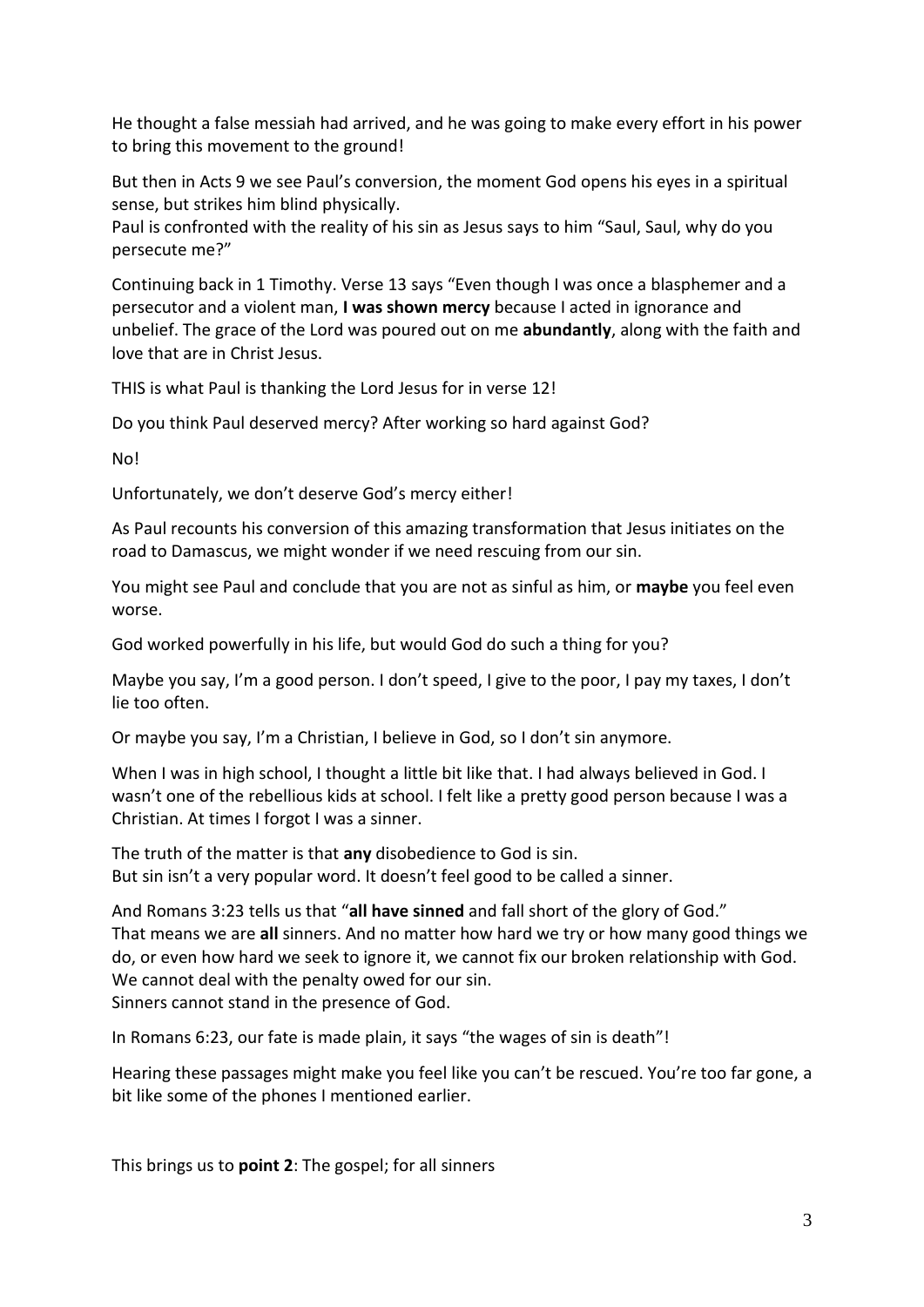Although Paul was so undeserving, he was shown grace. Which leads him to be able to say:

Verse 15 "Here is a trustworthy saying that deserves full acceptance: Christ Jesus came into the world to save sinners"

Paul isn't just saying, "hey Timothy, here's a little secret". No! He's says, Timothy, listen carefully, I'm about to tell you something very important! Something that is completely reliable, that you ought to accept fully.

I'm sure Paul would say a similar thing to us. So, if there's one sentence to remember from tonight, it is this trustworthy saying that deserves full acceptance:

Christ Jesus came into the world to save sinners.

We all deserve death for our sins. But this is the problem that Jesus came to fix, and this awesome news is what we are focussing on tonight in 1 Timothy.

We know that we need saving from the consequences of our sin, but how does Jesus accomplish it?

Being God in the flesh, Jesus lived a blameless life, which we could never live. He was perfect and without the stain of sin.

he willingly died on the cross to satisfy the punishment due for sin. And after taking our sin to the grave, God raised him up on the third day, conquering death once for all.

Romans 10 says: <sup>9</sup> If you declare with your mouth, "Jesus is Lord," and believe in your heart that God raised him from the dead, you will be saved.  $10$  For it is with your heart that you believe and are justified, and it is with your mouth that you profess your faith and are saved.

This is one of the 3 reasons that Jesus came to earth in this mini-series.

He came to save those who believe in him for the forgiveness of sins.

His mission is even declared through his name. Matt 1:21 says "She will give birth to a son, and you are to give him the name Jesus, because he will save his people from their sins."

The name Jesus is the Greek form of the Hebrew name Joshua, which means "the Lord saves".

Last week we saw how Jesus came into the world to reveal God in a fuller way than ever before, and now we also see that God has made a way for sinners to receive forgiveness!

The whole world was lost without hope because of the consequences of sin, but God in his great mercy sent Jesus to save us!

Many of you are already Christians and know these truths well. Praise God for that! On the other hand, you may be considering what we've looked at, and wondering if you can be rescued from your sin.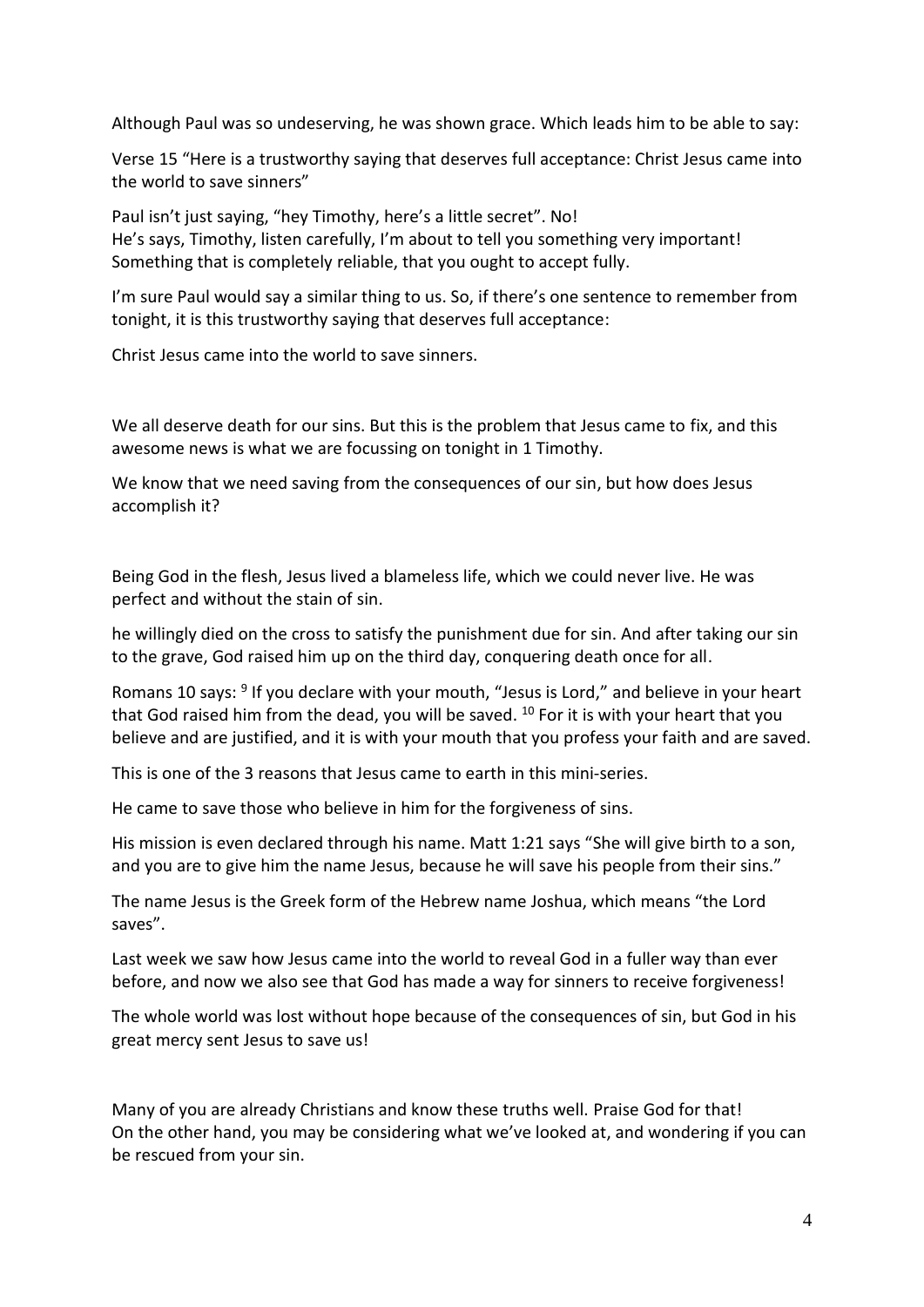You might look at the testimony of Paul in verses 12 to 14 and see a man that did some pretty bad things, but as it says he "acted in ignorance and unbelief". He was spiritually blind to the truth of the gospel.

He didn't know any better, but thought he was doing an honourable thing.

You look at Paul and then at yourself, and remember all the wrong things you have done deliberately, even though you knew they were wrong. You sought your own desires and disobeyed the way God commands us to live.

Could you possibly be forgiven?

At the end of verse 15, Paul adds a brief personal reflection. "Christ Jesus came into the world to save sinners – of whom **I am** the worst."

Surely Paul wasn't claiming to have been the worst sinner that ever existed?

No, but he was humbled, and realised his need for salvation.

Follow in verse 16 "But for that very reason I was shown mercy so that in me, the worst of sinners, Christ Jesus might display his immense patience as an example for those who would believe in him and receive eternal life."

Paul is an example for us. Not of the worst sinner to ever receive salvation. He is an example of someone who's eyes were opened to the sinful state he was living in and was deeply convicted of his need for rescue.

This humbled him as he shamefully declared himself to be the worst of sinners.

But don't miss the smaller detail. Paul says "of whom I **am** the worst". He doesn't say "I was the worst of sinners", he still is!

Being saved from the consequences of sin doesn't stop us from sinning. Earlier I was talking about how I forgot that I was a sinner in high school. I had forgotten the daily need of every Christian. The need for mercy and forgiveness of sins.

Paul's reflection is also like the parable of the Pharisee and the Tax collector. The Pharisee tells God how good he is by listing all the works he does. On the other hand, the tax collector in humility beats his breast and says the simple words "God, have mercy on me, a sinner." (Luke 18:13)

A literal translation of this is "God, have mercy on me, **THE** sinner." He has the same perspective as Paul as he sees the great gulf that his sin has created between him and God and his inability to do anything about it!

All he can do is cry out and seek God's mercy.

Gladly, God has great mercy on us. Verse 16 says that Paul received mercy as an example that displays Christ's immense patience.

Even when we know that we have turned from God and rejected his way of life, he is patient. And when we realise our sinful state and seek forgiveness and repentance, he welcomes us into his family.

Jesus says, "It is not the healthy who need a doctor, but the sick." (Matt 9:12)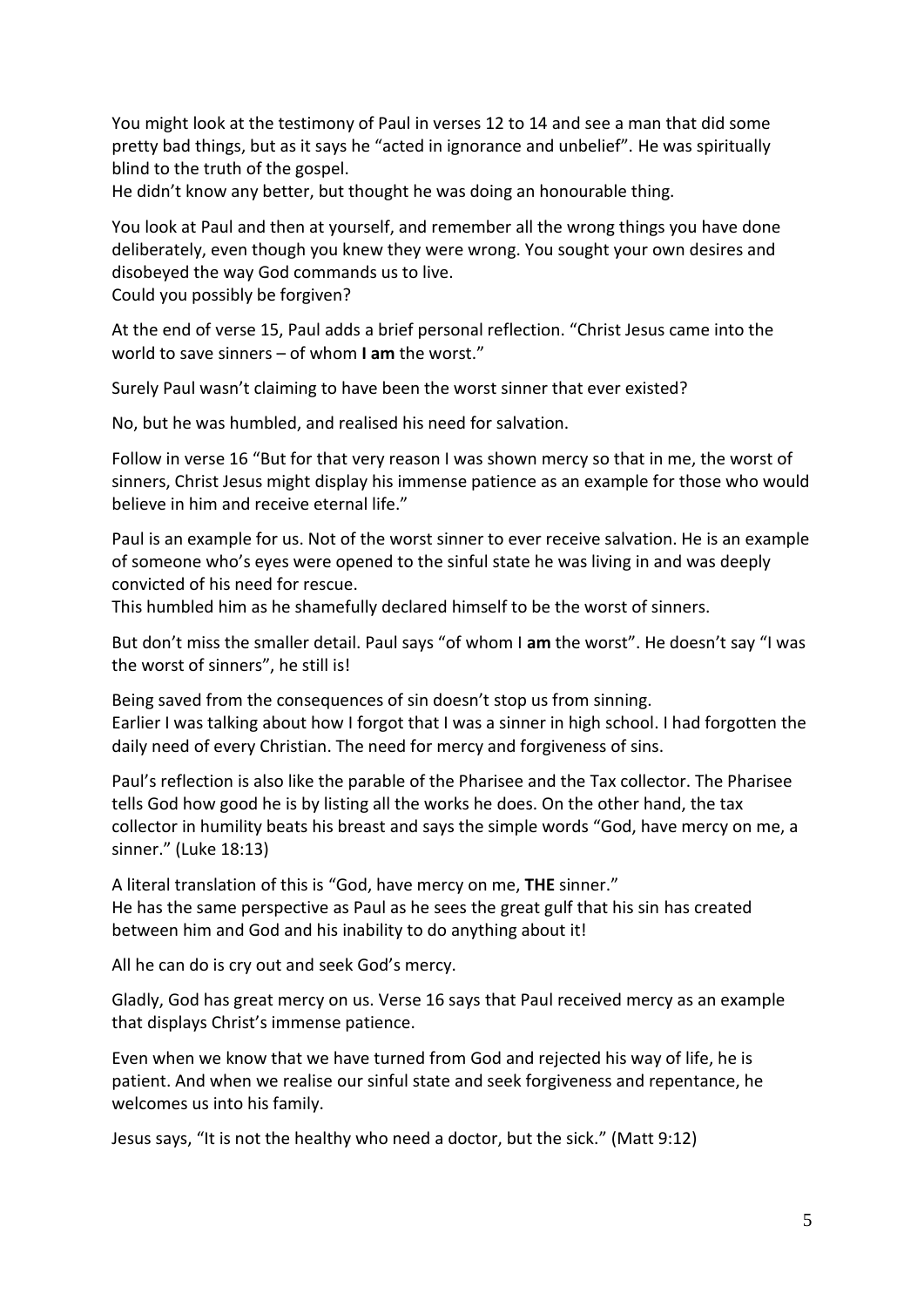It is only 20 sleeps until Christmas!

At this time of year, Jesus' arrival to earth should be at the forefront of our minds.

If you're not yet a Christian, are you ready for Christmas time? Are you ready for the celebration of when Jesus came into the world to save sinners?

When people talk about being ready for Christmas, they usually think about having all the family gatherings organised, all the presents purchased and wrapped. But all this busyness, which is often called silly season, completely misses the point of Christmas.

So how should you prepare for Christmas?

To start with, it is all in the word. Christ-mas. It should be all about Jesus Christ.

If you haven't yet put your faith in Jesus, use this time to investigate the Christmas story and the life and death of Jesus.

Discover the significance Christmas has for the whole world and can also have for you.

It should be a time where you ask yourself, if Jesus came to save sinners, what might be stopping me from calling on the name of the Lord and being saved?

Paul saw himself as the worst of sinners, but Jesus mercifully saved him, making an example for all who will believe.

Holidays and celebrations come and go, are celebrated and then forgotten. But Christmas has been celebrated for 2 thousand years, and the message it celebrates stands just as true as it was at the first Christmas.

So this Christmas, set aside some time to consider the true reason for the season. Consider your lostness in sin, but then remember the incomprehensible gift of life offered through Jesus.

Jesus concluded his parable of the lost sheep by saying: "I tell you that in the same way there will be more rejoicing in heaven over one sinner who repents than over ninety-nine righteous persons who do not need to repent." (Luke 15:7)

Paul says in 1 Timothy 2 that God "wants all people to be saved and to come to a knowledge of the truth."

I read earlier from Romans 6 that "the wages of sin is death", but the passage goes on and says "**but** the gift of God is eternal life in Christ Jesus our Lord."

Christmas is an awesome gift from God for **all** of us.

Christmas time is all about the message of the gospel, which is good news.

And such good news prompted a joyous response from Paul.

**Point 3**: Paul's response of praise.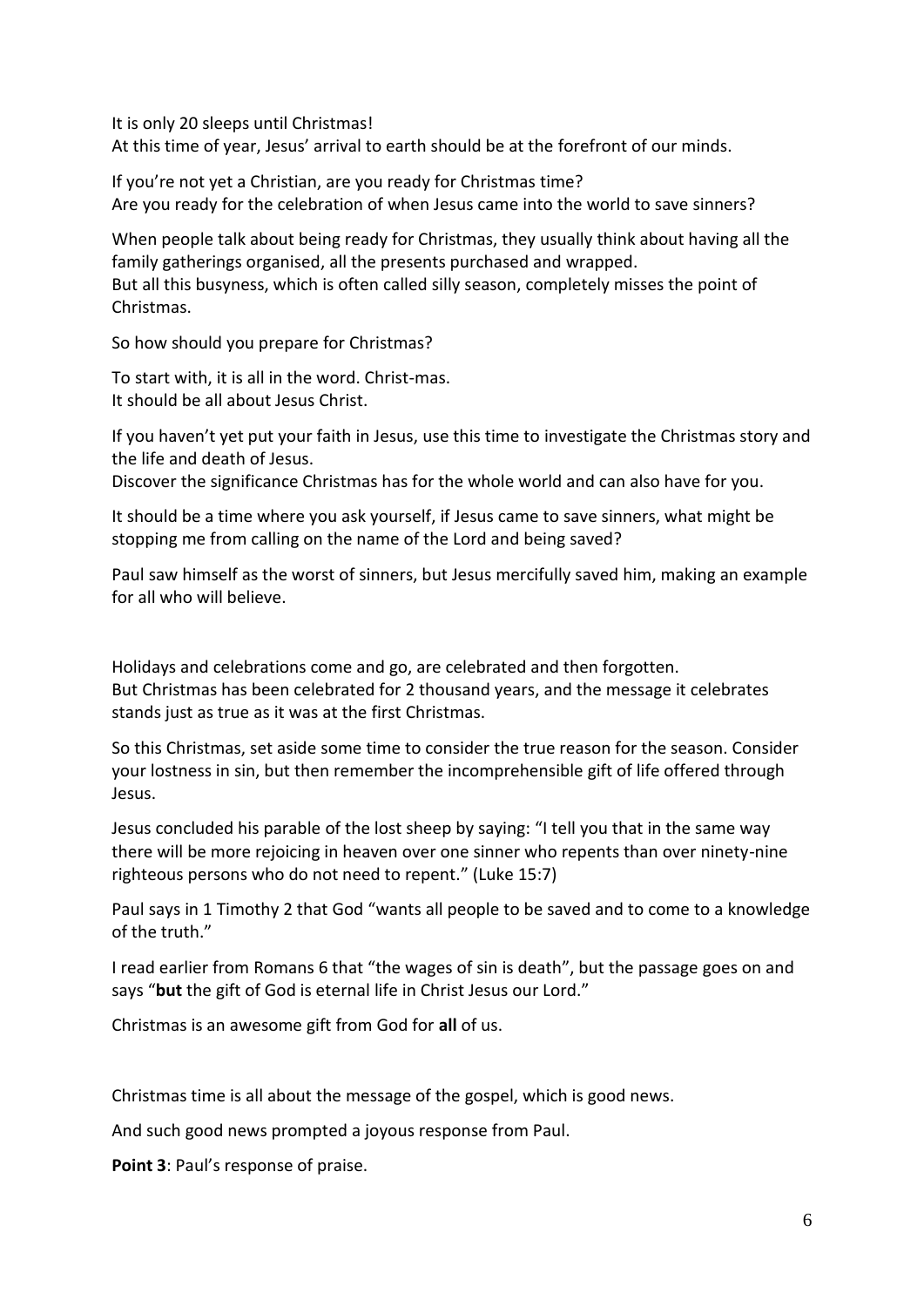In verse 17 Paul says, "Now to the King eternal, immortal, invisible, the only God, be honour and glory for ever and ever. Amen."

Paul began this part of his letter in verse 12 with thanksgiving to Christ Jesus, and he now ends with this packed statement of praise to God, reflecting on his character and being.

Paul reflects and worships God in praise.

God is the King eternal. All other kings rise and fall. Dynasties only last for a time, but not God's reign. He is the King of the ages.

God is immortal, he will never die or get old and become weary.

He is invisible, no one has ever seen him. We see his glory in creation. Moses saw the glory of God, but not God himself. And in Jesus, the apostles saw the image of the invisible God. (Col. 1:15)

He is also the only God. Man has made gods with their hands and imaginations, but the God of heaven and earth is the only true God.

Jeremiah says: "There is none like you, O Lord" (Jer. 10:6)

These divine attributes of God remind us that he deserves honour and glory for ever and ever.

And Paul says, Amen. Truly, may it be so.

This doxology is a good and right response when receiving and remembering the blessing of the gospel, that Christ Jesus came into the world to save sinners.

For those of you who have already put your faith and trust in Jesus, the Christmas season is just as important for you.

We ought to celebrate and praise God for this blessing, just like Paul does in 1 Timothy!

It is a time to share of this joy with family and friends and to speak of the good news of Jesus.

It is a message worth sharing!

When we sing Christmas carols and songs, sing with joy and gratitude. Don't become complacent, just letting these truths wash over you without stopping to reflect. Praise and thank God for it all.

So, are you ready for Christmas?

For the Christian, this is a time to intentionally dwell and meditate on the meaning of Christmas.

To remember our state of despair before Jesus saved us, and to cherish this gift.

I know from my own experience that this can be challenging. Work can get really busy at the end of the year. You might be organising a holiday.